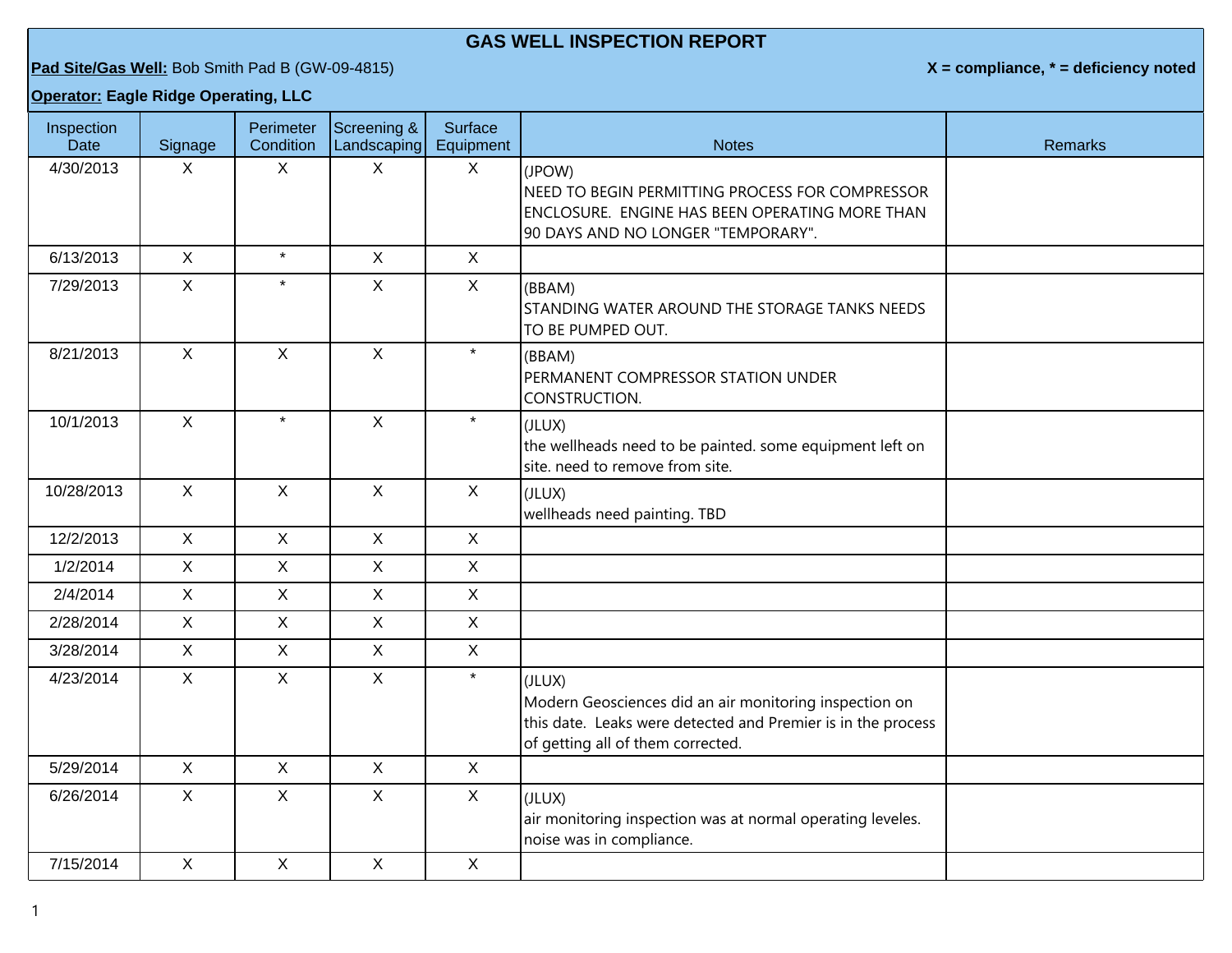| 8/19/2014  | X            | X            | X            | X            |                                                                                                                                                                                                                                                                                                     |  |
|------------|--------------|--------------|--------------|--------------|-----------------------------------------------------------------------------------------------------------------------------------------------------------------------------------------------------------------------------------------------------------------------------------------------------|--|
| 9/10/2014  | X            | X            | X            | $\mathsf{X}$ | (JLUX)<br>Chester with Multi chem was on location filling the water<br>tanks that supply water to the compressor.                                                                                                                                                                                   |  |
| 10/28/2014 | $\star$      | $\star$      | $\star$      | $\star$      | (JLUX)<br>air monitoring inspections were conducted by Modern<br>Geosciences. Leaks were found. operator was notified.                                                                                                                                                                              |  |
| 11/14/2014 | $\mathsf{X}$ | $\mathsf{X}$ | $\mathsf{X}$ | $\mathsf{X}$ | (JLUX)<br>Modern Geosciences conducted an air monitoring inspection<br>on Oct. 28th. Premier corrected the leaks on Nov. 13th. The<br>re-inspection occurred today. the leaks were fixed. No<br>other issues.                                                                                       |  |
| 12/30/2014 | $\mathsf{X}$ | X            | $\mathsf{X}$ | $\mathsf{X}$ |                                                                                                                                                                                                                                                                                                     |  |
| 1/26/2015  | $\mathsf{X}$ | X            | X            | X            | (JLUX)<br>conducted monthly inspection. the kimray valve located on<br>well head 7H has salt deposits on it. i notified the operator<br>of the issue. no other issues were found during the<br>inspection.                                                                                          |  |
| 2/19/2015  | $\sf X$      | X            | X            | $\mathsf{X}$ | (JLUX)<br>A leak was found on the kinray valve on seperator 7H. I<br>called Robby and he sent Bryant out to fix the leak while i<br>was onsite. He replaced the kimray valve. No other issues.<br>Chester with Multi-Chem was onsite filling up the water<br>containers that supply the compressor. |  |
| 3/23/2015  | $\mathsf{X}$ | $\mathsf{X}$ | $\mathsf{X}$ | $\sf X$      |                                                                                                                                                                                                                                                                                                     |  |
| 4/21/2015  | $\mathsf{X}$ | $\mathsf{X}$ | $\mathsf{X}$ | $\sf X$      | (JLUX)<br>no issues on site.                                                                                                                                                                                                                                                                        |  |
| 4/29/2015  | $\star$      | $\star$      | $\star$      | $\star$      | (JLUX)<br>a crew was working on the comunication solar panels and<br>towers. no issues on site.                                                                                                                                                                                                     |  |
| 5/21/2015  | Χ            | X            | X            | X            | (JLUX)<br>rain water on pad. no leaks found during inspection.                                                                                                                                                                                                                                      |  |
| 6/18/2015  | $\mathsf{X}$ | X            | $\mathsf{X}$ | $\star$      | (JLUX)<br>air monitoring inspections were conducted today by Modern<br>Geosciences. Leaks were found at the mallard boxes and<br>bleed valves at separators. The kimray valve on well 4H was<br>leaking from the middle holes. Robby was notified of leak.                                          |  |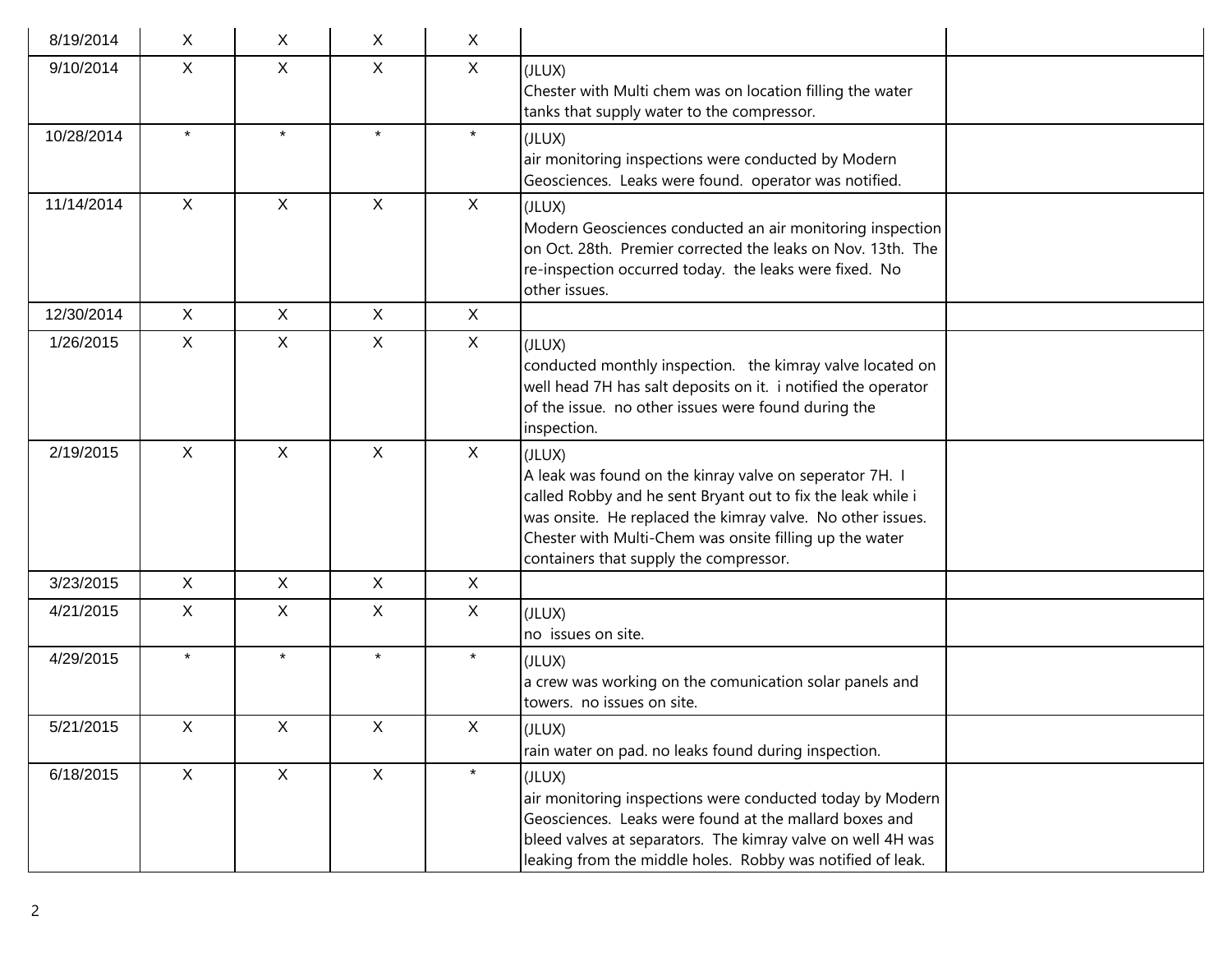| 6/26/2015  | $\mathsf{X}$ | X            | $\sf X$      | $\sf X$      | (JLUX)<br>kimray valve was fixed on wellhead 4h and all other leaks.                                                                                         |
|------------|--------------|--------------|--------------|--------------|--------------------------------------------------------------------------------------------------------------------------------------------------------------|
| 7/23/2015  | $\mathsf{X}$ | $\mathsf{X}$ | $\sf X$      | $\sf X$      |                                                                                                                                                              |
| 8/17/2015  | $\mathsf{X}$ | $\mathsf{X}$ | $\mathsf X$  | $\mathsf{X}$ |                                                                                                                                                              |
| 9/22/2015  | $\mathsf{X}$ | $\mathsf X$  | $\mathsf X$  | $\mathsf X$  |                                                                                                                                                              |
| 10/9/2015  | $\mathsf{X}$ | $\mathsf{X}$ | $\mathsf{X}$ | $\sf X$      |                                                                                                                                                              |
| 10/28/2015 | $\star$      | $\star$      | $\star$      | $\star$      | (JLUX)<br>work over rig on site working on wel 3H.                                                                                                           |
| 11/24/2015 | $\star$      | $\star$      | $\star$      | $\star$      |                                                                                                                                                              |
| 12/8/2015  | $\star$      | $\star$      | $\star$      | $\star$      | (JLUX)<br>work over rig on location working over well 7H. Replacing<br>bad tubing with new and putting in GLV's.                                             |
| 12/17/2015 | $\star$      | $\star$      | $\star$      | $\star$      | (JLUX)<br>Air monitoring inspections with Modern Geosciences today.<br>Leaks found at the separators and wellheads. Operator was<br>notified of issues.      |
| 1/13/2016  | $\star$      | $\star$      | $\star$      | $\star$      | (JLUX)<br>Re-inspection done. no issues on site.                                                                                                             |
| 1/27/2016  | $\star$      | $\star$      | $\star$      | $\star$      |                                                                                                                                                              |
| 2/19/2016  | $\mathsf{X}$ | $\mathsf{X}$ | $\mathsf{X}$ | $\sf X$      |                                                                                                                                                              |
| 3/16/2016  | $\mathsf{X}$ | $\mathsf{X}$ | $\mathsf{X}$ | $\sf X$      | (JLUX)<br>wind sock needs replacing and gas well signs are on the<br>ground.                                                                                 |
| 4/14/2016  | $\star$      | $\star$      | $\star$      | $\star$      |                                                                                                                                                              |
| 5/13/2016  | $\star$      | $\star$      | $\star$      | $\star$      |                                                                                                                                                              |
| 5/25/2016  | $\star$      | $\star$      | $\star$      | $\star$      |                                                                                                                                                              |
| 6/22/2016  | $\star$      | $\star$      | $\star$      | $\star$      | (JLUX)<br>Air monitoring inspections with modern geosciences today.<br>Leaks were found at the separators. NORM at tanks.<br>Operator was notified of leaks. |
| 7/11/2016  | $\star$      | $\star$      | $\star$      | $\star$      | (JLUX)<br>re-inspection done                                                                                                                                 |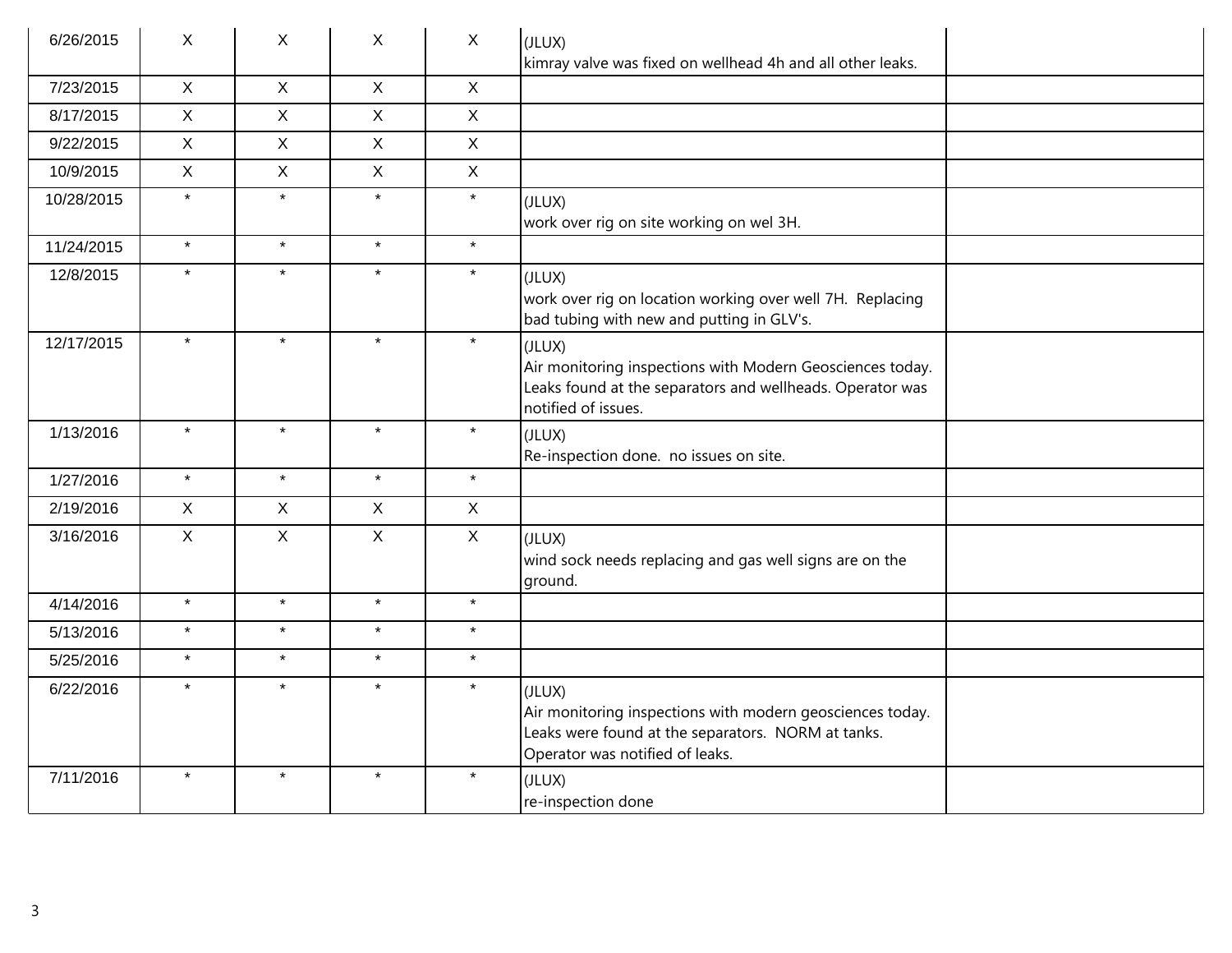| 7/12/2016  |         |         |         | $\star$ | (JLUX)<br>work over rig is on well 3H today replacing tubing and gas<br>lift valves. the work will be completed wednesday morning<br>and move to well 9H on BSA pad.                                                                     |  |
|------------|---------|---------|---------|---------|------------------------------------------------------------------------------------------------------------------------------------------------------------------------------------------------------------------------------------------|--|
| 7/13/2016  | $\star$ | $\star$ | $\star$ | $\star$ | (JLUX)<br>work over rig completed the well 3H. moved to bob smith a<br>pad to work on well 9H.                                                                                                                                           |  |
| 8/16/2016  | $\star$ | $\star$ | $\star$ | $\star$ |                                                                                                                                                                                                                                          |  |
| 8/25/2016  | $\star$ | $\star$ | $\star$ | $\star$ | (JLUX)<br>water truck on site.                                                                                                                                                                                                           |  |
| 8/30/2016  | $\star$ | $\star$ | $\star$ | $\star$ | (JLUX)<br>water truck on site.                                                                                                                                                                                                           |  |
| 9/13/2016  | $\star$ | $\star$ | $\star$ | $\star$ | (JLUX)<br>A compressor company on site today. They were replacing<br>the big compressor with a smaller compressor. The work<br>was completed by 4pm.                                                                                     |  |
| 10/11/2016 | $\star$ | $\star$ | $\star$ | $\star$ | (JLUX)<br>water truck on site. no issues.                                                                                                                                                                                                |  |
| 10/24/2016 | $\star$ | $\star$ | $\star$ | $\star$ | (JLUX)<br>took noise reading at gate. no issues                                                                                                                                                                                          |  |
| 11/9/2016  | $\star$ | $\star$ | $\star$ | $\star$ | (JLUX)<br>conducted inspection                                                                                                                                                                                                           |  |
| 11/22/2016 | $\star$ | $\star$ | $\star$ | $\star$ | (JLUX)<br>no issues on site. water trucks on location.                                                                                                                                                                                   |  |
| 12/12/2016 | $\sf X$ | $\sf X$ | X       | $\star$ | (JLUX)<br>air monitoring inspections were conducted by Modern<br>Geosciences today. Leaks were found at wellheads and<br>separators. the leaks were tagged. Norm stickers need to be<br>placed on AST's. Operator was notified of leaks. |  |
| 12/14/2016 | $\star$ | $\star$ | $\star$ | $\star$ | (JLUX)<br>I met the operator on site to show him the leaks at the<br>separators. The leaks at the separators will be fixed and<br>plugged tomorrow. Mallard boxes(snap valves) were fixed<br>while I was onsite.                         |  |
| 12/15/2016 | $\star$ | $\star$ | $\star$ | $\star$ | (JLUX)<br>reinspection done on site. operator has fixed the leaks at<br>the separators and well heads.                                                                                                                                   |  |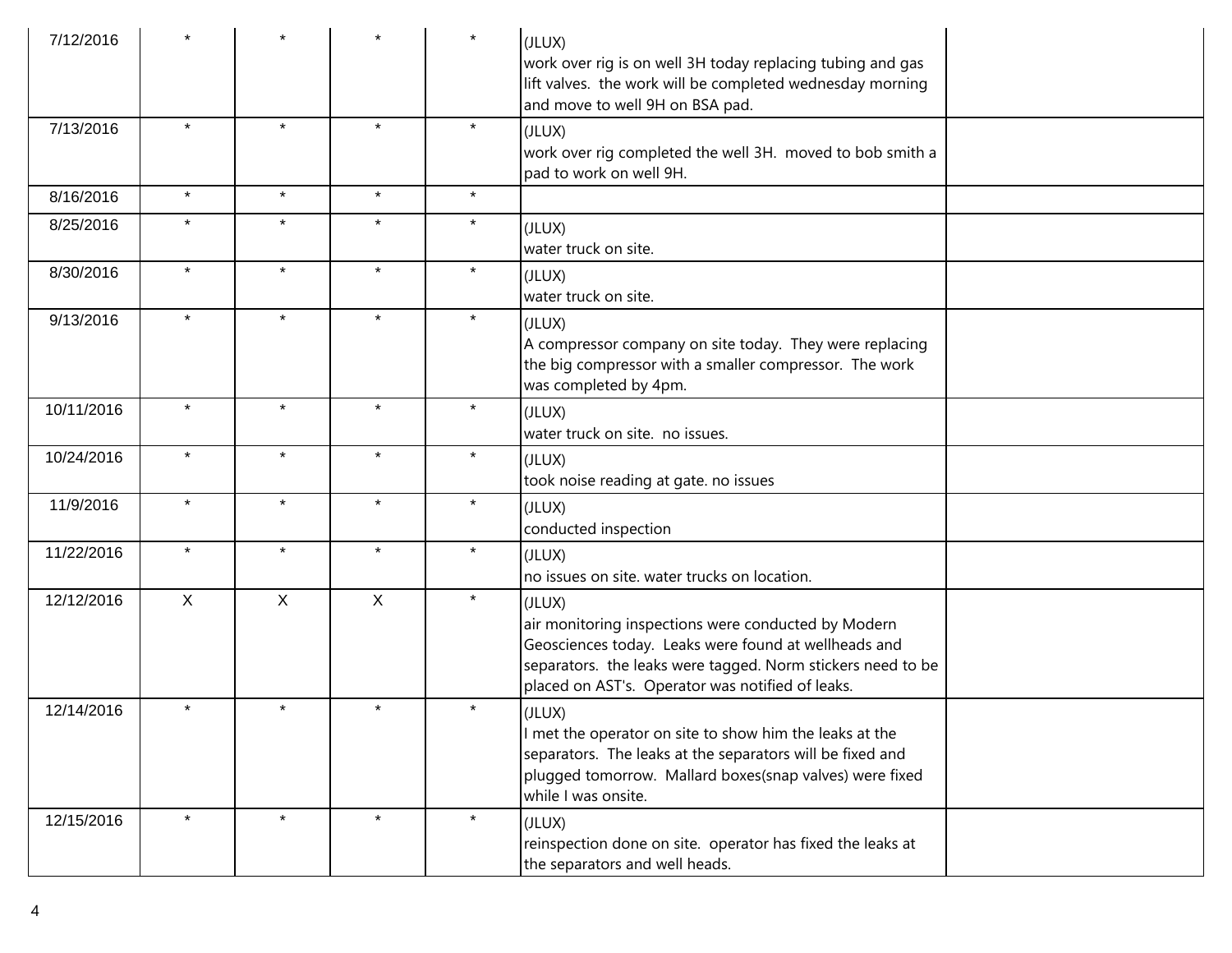| 1/10/2017 |         |         |         | $\star$ | (JLUX)<br>compressor down. crew is out working on the compressor<br>to get it back running. water truck on location. fencing<br>around well heads is still down   |
|-----------|---------|---------|---------|---------|-------------------------------------------------------------------------------------------------------------------------------------------------------------------|
| 1/11/2017 | $\star$ | $\star$ | $\star$ | $\star$ | (JLUX)<br>compressor down. crew is out working on the compressor<br>to get it back running. fence was put back up.                                                |
| 1/30/2017 | $\star$ | $\star$ | $\star$ | $\star$ | (JLUX)<br>no issues.                                                                                                                                              |
| 2/15/2017 | $\star$ | $\star$ | $\star$ | $\star$ | (JLUX)<br>water truck on location                                                                                                                                 |
| 2/22/2017 | $\star$ | $\star$ | $\star$ | $\star$ | (JLUX)<br>no issues during inspection.                                                                                                                            |
| 3/15/2017 | $\star$ | $\star$ | $\star$ | $\star$ | (JLUX)<br>water truck on site.                                                                                                                                    |
| 4/11/2017 | $\star$ | $\star$ | $\star$ | $\star$ | (JLUX)<br>no issues                                                                                                                                               |
| 4/25/2017 | $\star$ | $\star$ | $\star$ | $\star$ |                                                                                                                                                                   |
| 5/25/2017 | $\star$ | $\star$ | $\star$ | $\star$ |                                                                                                                                                                   |
| 6/14/2017 | $\star$ | $\star$ | $\star$ | $\star$ |                                                                                                                                                                   |
| 6/27/2017 | $\star$ | $\star$ | $\star$ | $\star$ | (JLUX)<br>air monitoring inspections today with Modern Geosciences.<br>Leaks were found on site at separators. Notified operator.                                 |
| 7/11/2017 | $\star$ | $\star$ | $\star$ | $\star$ | (JLUX)<br>reinspection done. no leaks found.                                                                                                                      |
| 7/27/2017 | $\star$ | $\star$ | $\star$ | $\star$ |                                                                                                                                                                   |
| 8/10/2017 | $\star$ | $\star$ | $\star$ | $\star$ | (JLUX)<br>water trucks on site.                                                                                                                                   |
| 8/14/2017 | $\star$ | $\star$ | $\star$ | $\star$ | (JLUX)<br>A work over rig is on well 2h today. They are working on<br>getting the packer out of hole and replace tubing. Should<br>take 2-4 days to complete job. |
| 8/15/2017 | $\star$ | $\star$ | $\star$ | $\star$ | (JLUX)<br>work over rig on well 2H today. working on getting the<br>packer out of hole.                                                                           |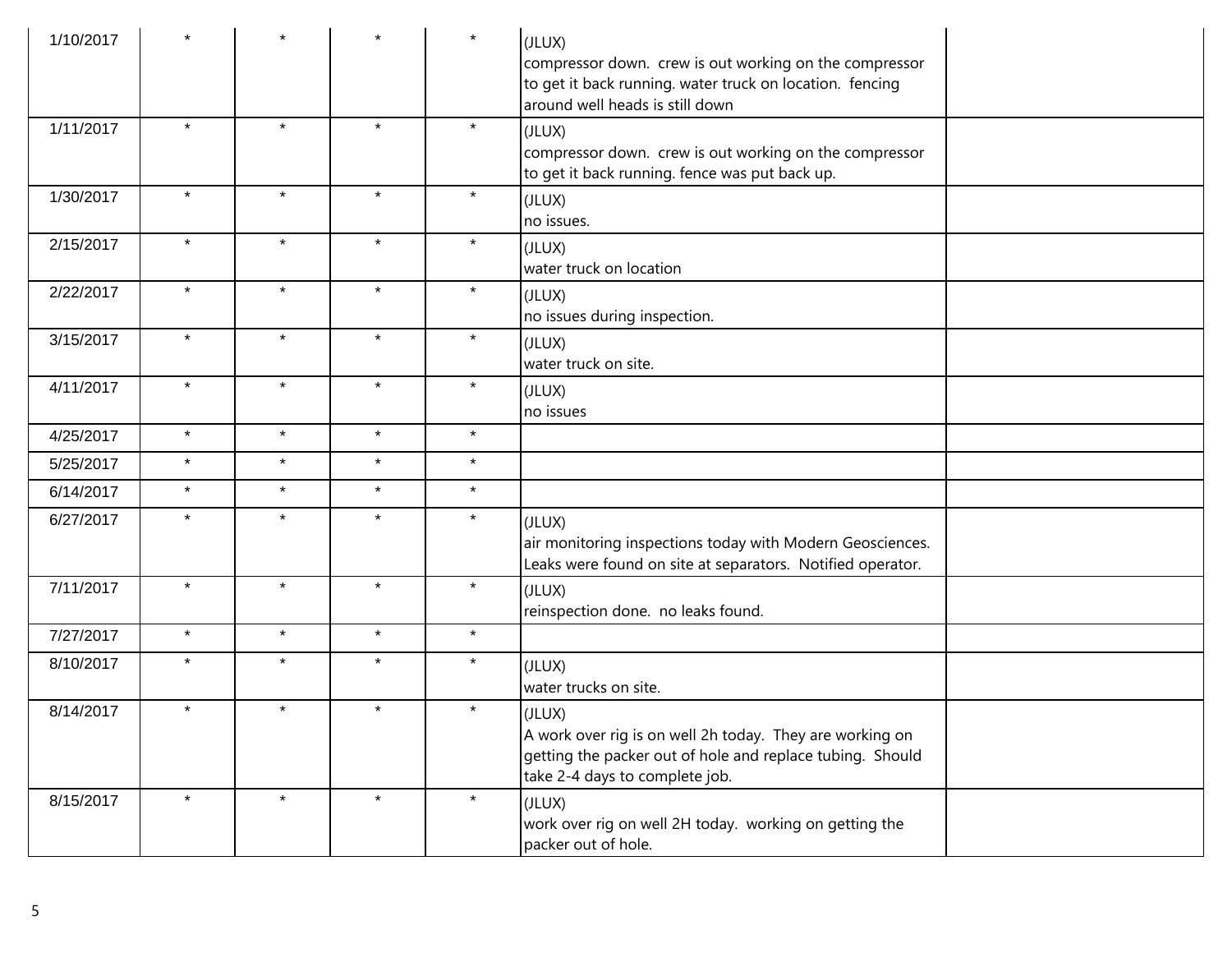| 8/17/2017  |         |         |         | $\star$ | (JLUX)<br>work over rig on well 2H. working to get packer out of hole.<br>first try was not successful. crew trying again today to<br>retreive the packer. |
|------------|---------|---------|---------|---------|------------------------------------------------------------------------------------------------------------------------------------------------------------|
| 8/18/2017  | $\star$ | $\star$ | $\star$ | $\star$ | (JLUX)<br>No luck getting the packer out. Put production tubing back<br>in hole and rigged down.                                                           |
| 8/21/2017  | $\star$ | $\star$ | $\star$ | $\star$ | (JLUX)<br>The rig left site this morning and crew cleaned up site.                                                                                         |
| 8/30/2017  | $\star$ | $\star$ | $\star$ | $\star$ | (JLUX)<br>water truck on site.                                                                                                                             |
| 9/14/2017  | $\star$ | $\star$ | $\star$ | $\star$ | (JLUX)<br>water truck on site.                                                                                                                             |
| 10/23/2017 | $\star$ | $\star$ | $\star$ | $\star$ | (JLUX)<br>conducted inspection. no issues on site.                                                                                                         |
| 10/27/2017 | $\star$ | $\star$ | $\star$ | $\star$ |                                                                                                                                                            |
| 11/6/2017  | $\star$ | $\star$ | $\star$ | $\star$ | (JLUX)<br>the work over rig moved on location today. rigged up and<br>started tripping pipe.                                                               |
| 11/7/2017  | $\star$ | $\star$ | $\star$ | $\star$ | (JLUX)<br>work over rig on site. removed tubing from hole and<br>stopped around 3 today. finish work tomorrow on well.                                     |
| 11/8/2017  | $\star$ | $\star$ | $\star$ | $\star$ | (JLUX)<br>the rig completed the work on the well today and moved off<br>loaction.                                                                          |
| 11/15/2017 | $\star$ | $\star$ | $\star$ | $\star$ | (JLUX)<br>Crew working on wellheads. Plunger guy was working on<br>well. No issues.                                                                        |
| 11/16/2017 | $\star$ | $\star$ | $\star$ | $\star$ | (JLUX)<br>Pumper came out to work on seperator that was having<br>issues dumping water. He replaced snap valve. No other<br>issues on site.                |
| 11/21/2017 | $\star$ | $\star$ | $\star$ | $\star$ | (JLUX)<br>conducted monthly inspection. no issues on site.                                                                                                 |
| 12/5/2017  | $\star$ | $\star$ | $\star$ | $\star$ | (JLUX)<br>water truck on location.                                                                                                                         |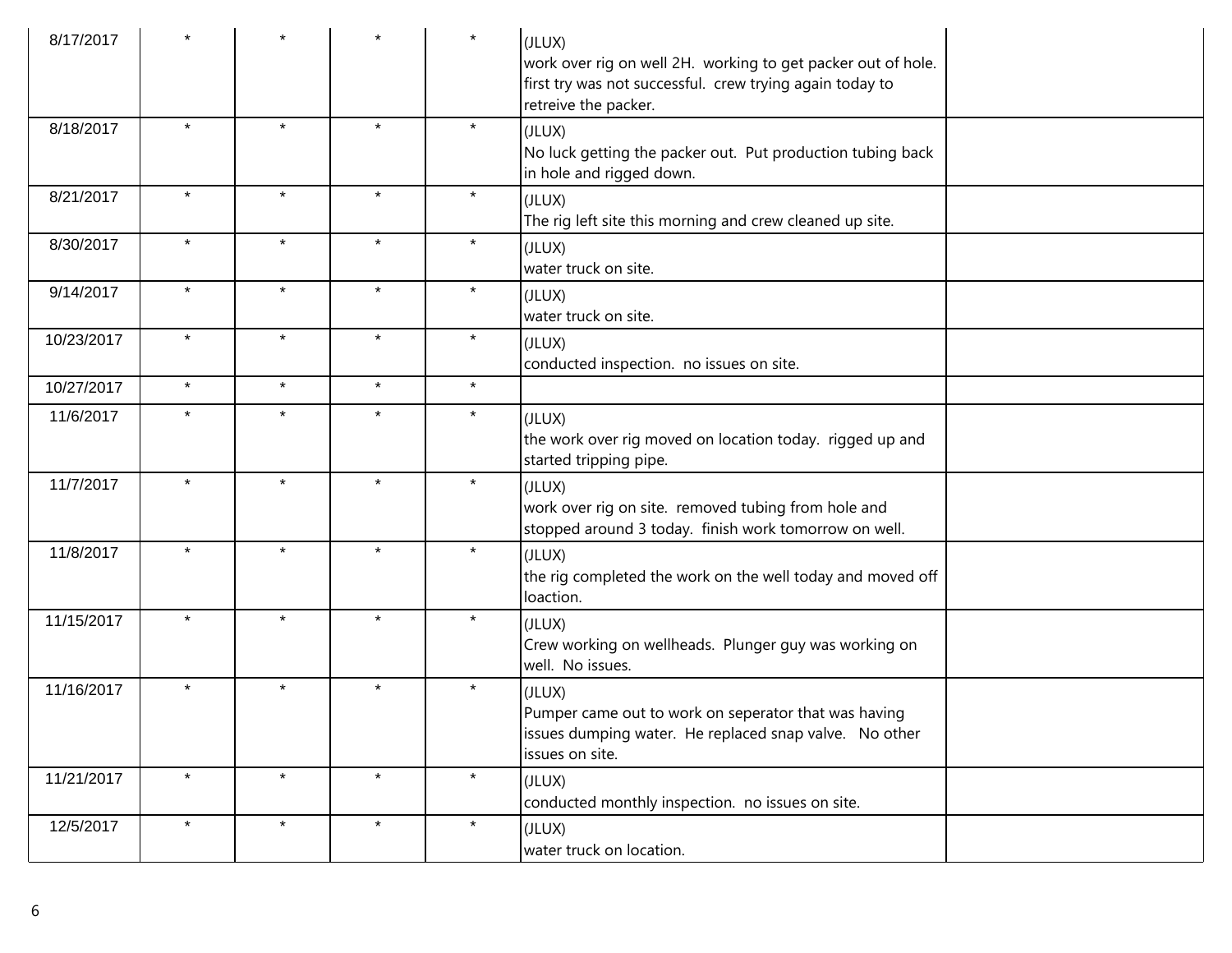| 12/11/2017 |              |              |              |              | (JLUX)<br>water truck on location. no issues.                                                                                                                                                                                                                                                                                                     |
|------------|--------------|--------------|--------------|--------------|---------------------------------------------------------------------------------------------------------------------------------------------------------------------------------------------------------------------------------------------------------------------------------------------------------------------------------------------------|
| 12/18/2017 | $\star$      | $\star$      | $\star$      | $\star$      | (JLUX)<br>Air monitoring inspections conducted by Modern<br>Geosciences today. Leaks were found at the separators<br>mallard boxes. The leaks were tagged and the operator was<br>notified.                                                                                                                                                       |
| 12/28/2017 |              |              | $\star$      |              | (JLUX)<br>conducted reinspection on site. No leaks detected during<br>inspection.                                                                                                                                                                                                                                                                 |
| 1/19/2018  | $\mathsf{X}$ | $\mathsf{X}$ | X            | $\star$      | (JLUX)<br>FX5 contruction and excavation crew was on site repairing<br>small leaks in contaiment area. the water was sampled with<br>strips by the crew. the water sample showed low levels. Vac<br>truck is coming tomorrow to get rid of standing water.<br>Monday they will treat the pad and put new dirt and pebbles<br>in containment area. |
| 1/24/2018  | $\mathsf{X}$ | X            | X            | $\star$      | (JLUX)<br>work is still being done on pad site to treat dirt next to<br>containment area. contaiment area work is done and dirt.<br>extra base was brought in to fill in pot holes. no other issues<br>found on site.                                                                                                                             |
| 2/14/2018  | $\mathsf{X}$ | $\sf X$      | $\mathsf{X}$ | X            | (JLUX)<br>conducted inspection. No leaks found on site.                                                                                                                                                                                                                                                                                           |
| 3/8/2018   | $\mathsf{X}$ | $\mathsf{X}$ | X            | $\mathsf{X}$ | (JLUX)<br>compressor crew was on location.                                                                                                                                                                                                                                                                                                        |
| 3/15/2018  | $\mathsf{X}$ | X            | X            | $\star$      | (JLUX)<br>Met onsite with Modern Geosciences and Matt Woods. Did<br>an air monitoring inspection with new equipment. Found<br>one leak at the big separator (mallard box). operator was<br>notified. Wire line was on location working on a well to try<br>and get plunger out of hole.                                                           |
| 3/21/2018  | X            | $\mathsf{X}$ | $\mathsf{X}$ | $\mathsf{X}$ | (JLUX)<br>no issues on site. leak was fixed at separator.                                                                                                                                                                                                                                                                                         |
| 4/18/2018  | X            | $\mathsf{X}$ | $\mathsf{X}$ | X            | (JLUX)<br>no leaks found during inspection.                                                                                                                                                                                                                                                                                                       |
| 4/24/2018  | X            | $\mathsf{X}$ | $\mathsf{X}$ | $\mathsf{X}$ | (JLUX)<br>no issues on site.                                                                                                                                                                                                                                                                                                                      |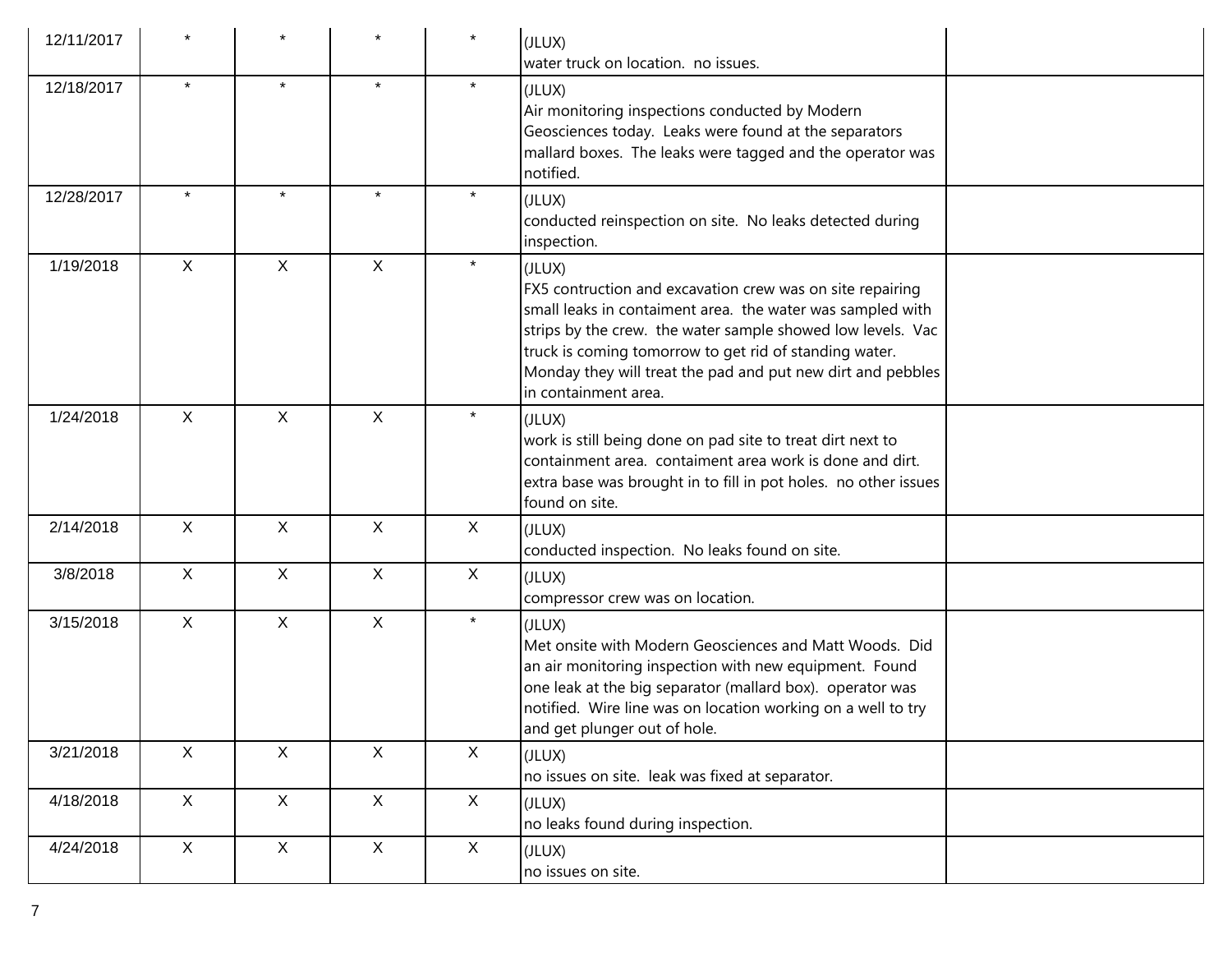| 5/24/2018  | X            | X            | $\mathsf{X}$ | $\sf X$      | (JLUX)<br>no issues on site. J&P Transport water truck on location.                                                                                                                                                                               |
|------------|--------------|--------------|--------------|--------------|---------------------------------------------------------------------------------------------------------------------------------------------------------------------------------------------------------------------------------------------------|
| 6/1/2018   | $\mathsf{X}$ | $\mathsf{X}$ | $\mathsf X$  | $\star$      | (JLUX)<br>Air monitoring inspections were conducted with Modern<br>Geosciences today. Leaks were found at the wellheads and<br>separators. Operator was notified of leaks.                                                                        |
| 6/8/2018   | X            | X            | $\mathsf{X}$ | $\mathsf{X}$ | (JLUX)<br>Reinspection was conducted today. The leaks were fixed by<br>the operator (pumper).                                                                                                                                                     |
| 6/27/2018  | $\mathsf{X}$ | $\mathsf{X}$ | $\mathsf X$  | X            | (JLUX)<br>no issues on site                                                                                                                                                                                                                       |
| 7/19/2018  | $\mathsf{X}$ | $\mathsf{X}$ | $\mathsf{X}$ | $\mathsf{X}$ | (JLUX)<br>no issues on site.                                                                                                                                                                                                                      |
| 7/31/2018  | $\mathsf{X}$ | $\mathsf{X}$ | $\mathsf X$  | $\mathsf{X}$ | (JLUX)<br>no issues.                                                                                                                                                                                                                              |
| 8/28/2018  | $\mathsf{X}$ | $\mathsf{X}$ | $\mathsf{X}$ | $\mathsf{X}$ | (JLUX)<br>no issues.                                                                                                                                                                                                                              |
| 9/19/2018  | $\mathsf{X}$ | $\mathsf{X}$ | $\mathsf{X}$ | $\mathsf{X}$ | (JLUX)<br>USA compressor crew working on compressor during<br>inspection. no leaks found on site.                                                                                                                                                 |
| 10/22/2018 | $\mathsf{X}$ | $\mathsf{X}$ | $\mathsf{X}$ | $\mathsf{X}$ | (JLUX)<br>no issues.                                                                                                                                                                                                                              |
| 10/30/2018 | $\mathsf{X}$ | $\mathsf{X}$ | $\mathsf{X}$ | $\sf X$      | (JLUX)<br>no leak found on site. water on pad and around wellheads.                                                                                                                                                                               |
| 11/13/2018 | $\mathsf{X}$ | $\mathsf{X}$ | $\mathsf{X}$ | X            | (JLUX)<br>pumpers/foremans working on well 2h trying to get the<br>plunger to work. No other issues.                                                                                                                                              |
| 11/15/2018 | $\mathsf{X}$ | $\mathsf{X}$ | $\mathsf{X}$ | $\mathsf{X}$ | (JLUX)<br>conducted inspection. no issues on site.                                                                                                                                                                                                |
| 11/28/2018 | X            | X            | $\mathsf X$  | $\mathsf X$  | (JLUX)<br>no issues on site                                                                                                                                                                                                                       |
| 12/10/2018 | $\mathsf{X}$ | X            | $\mathsf{X}$ | $\star$      | (JLUX)<br>Air monitoring inspections conducted today with Modern<br>Geosciences. Leaks were found at separators. Operator was<br>notified of leaks and they will be fixed this afternoon. Norm<br>stickers will be placed on tanks and equipment. |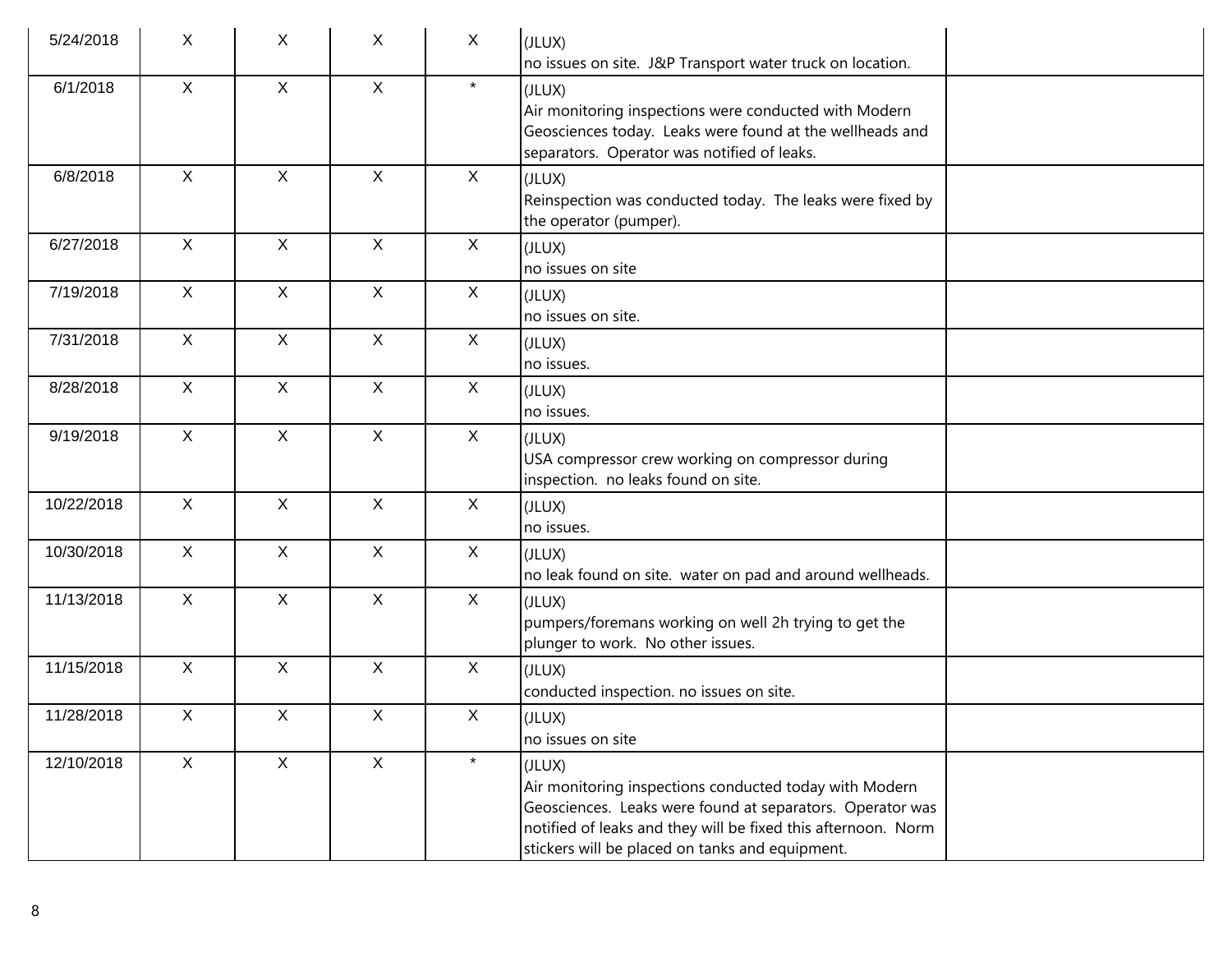| 1/24/2019  | X            | X            | $\mathsf{X}$ | $\mathsf X$  | (JLUX)<br>usa compression truck and pumper on location. pumper<br>fixing plunger cap leak at welhead 2h.                                                                                                                                          |
|------------|--------------|--------------|--------------|--------------|---------------------------------------------------------------------------------------------------------------------------------------------------------------------------------------------------------------------------------------------------|
| 2/12/2019  | $\mathsf{X}$ | $\mathsf{X}$ | $\mathsf{X}$ | $\mathsf{X}$ | (JLUX)<br>no leaks during inspection.                                                                                                                                                                                                             |
| 3/14/2019  | $\mathsf{X}$ | $\mathsf{X}$ | $\mathsf{X}$ | $\mathsf{X}$ | (JLUX)<br>no issues found onsite                                                                                                                                                                                                                  |
| 4/10/2019  | $\mathsf{X}$ | $\mathsf{X}$ | $\mathsf{X}$ | $\mathsf X$  | (JLUX)<br>no leaks found on location.                                                                                                                                                                                                             |
| 4/15/2019  | $\mathsf{X}$ | $\mathsf{X}$ | $\mathsf{X}$ | $\mathsf{X}$ | (JLUX)<br>no issues on site.                                                                                                                                                                                                                      |
| 5/16/2019  | $\mathsf{X}$ | $\mathsf{X}$ | $\mathsf{X}$ | $\mathsf{X}$ | (JLUX)<br>no issues on site.                                                                                                                                                                                                                      |
| 5/17/2019  | $\mathsf{X}$ | $\mathsf{X}$ | $\mathsf{X}$ | $\mathsf{X}$ | (JLUX)<br>air monitoring inspection conducted today with modern<br>geosciences at the bob smith b pad site. Leaks were found<br>at the separtors mallard boxes. one leak was found at the<br>compressor. The operator will be notified of issues. |
| 5/30/2019  | $\mathsf{X}$ | $\mathsf{X}$ | $\mathsf{X}$ | X            | (JLUX)<br>reinspection done. leaks were fixed on site.                                                                                                                                                                                            |
| 6/12/2019  | $\mathsf{X}$ | $\mathsf{X}$ | $\mathsf{X}$ | $\mathsf{X}$ | (JLUX)<br>pumper on site working on well plungers. no issues onsite.                                                                                                                                                                              |
| 7/16/2019  | $\mathsf{X}$ | $\mathsf{X}$ | $\mathsf{X}$ | $\mathsf{X}$ | (JLUX)<br>no issues on site                                                                                                                                                                                                                       |
| 8/15/2019  | $\star$      | $\star$      | $\star$      | $\star$      |                                                                                                                                                                                                                                                   |
| 9/4/2019   | $\mathsf{X}$ | $\mathsf{X}$ | $\mathsf{X}$ | $\mathsf{X}$ | no issues on site.                                                                                                                                                                                                                                |
| 9/12/2019  | $\mathsf{X}$ | X            | $\mathsf{X}$ | $\mathsf{X}$ | no leaks found on site.                                                                                                                                                                                                                           |
| 10/7/2019  | $\mathsf{X}$ | $\mathsf{X}$ | $\mathsf{X}$ | $\mathsf X$  | no issues on site.                                                                                                                                                                                                                                |
| 11/4/2019  | $\mathsf{X}$ | $\mathsf{X}$ | $\mathsf{X}$ | $\mathsf{X}$ | NO LEAKS FOUND ON SITE                                                                                                                                                                                                                            |
| 11/12/2019 | $\mathsf{X}$ | $\mathsf{X}$ | $\mathsf{X}$ | $\star$      | no leaks found. pot holes on pad need to be filled in.<br>wellheads need to be painted.                                                                                                                                                           |
| 12/9/2019  | $\mathsf X$  | $\mathsf{X}$ | $\mathsf X$  | $\mathsf X$  | conducted inspection. no leaks onsite.                                                                                                                                                                                                            |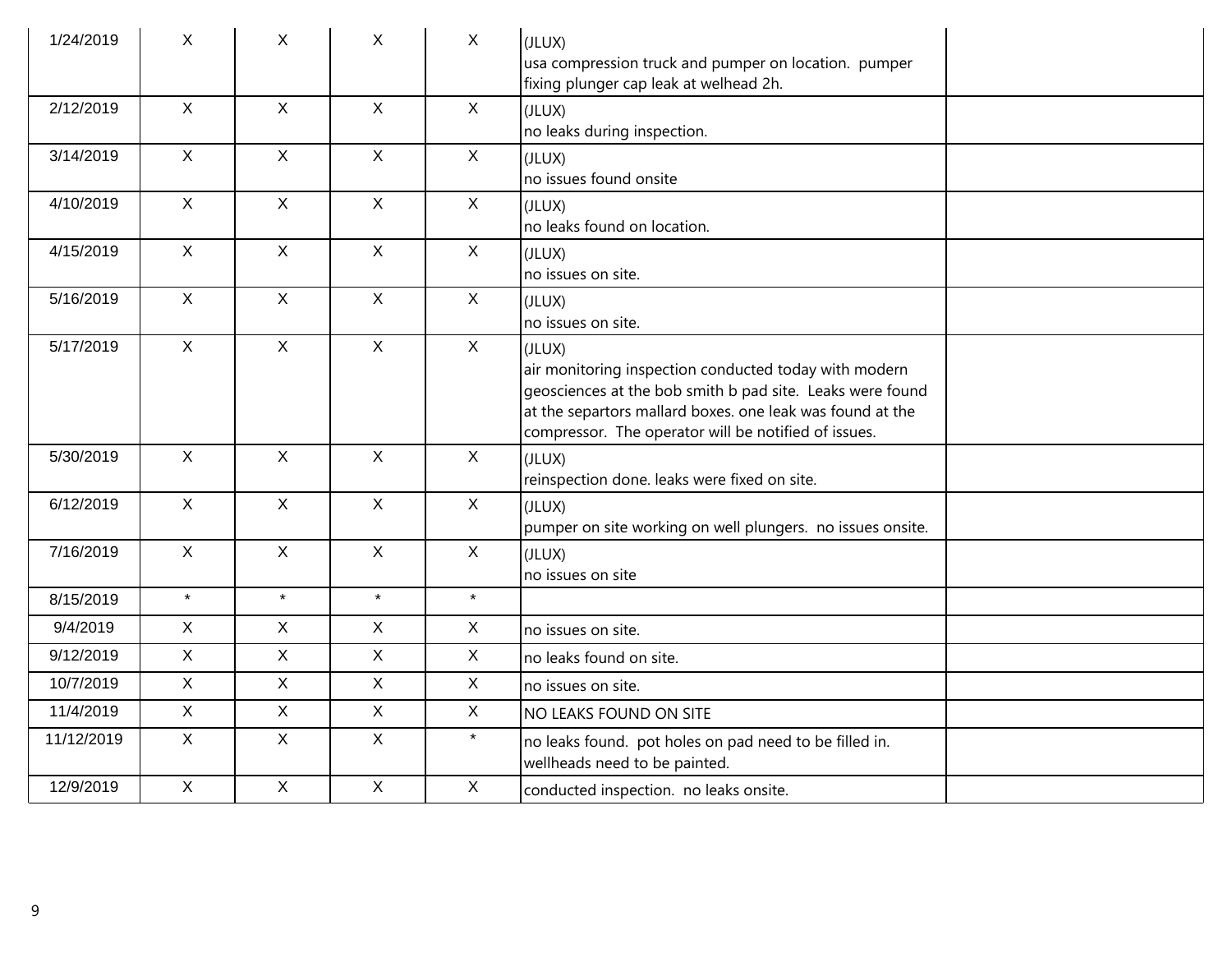| 12/18/2019 | X            | X            | X            | $\star$      | small leaks found at mallard boxes (snap valves). The<br>operator was notified of leaks and will have the leaks fixed<br>this afternoon.<br>air monitoring inspections were conducted on Dec. 18th with<br>Modern Geosciences. the leaks were fixed that afternoon by<br>the operator.  |  |
|------------|--------------|--------------|--------------|--------------|-----------------------------------------------------------------------------------------------------------------------------------------------------------------------------------------------------------------------------------------------------------------------------------------|--|
| 12/20/2019 | $\star$      | $\star$      | $\star$      | $\star$      | reinspection done. leaks were fixed by operator.                                                                                                                                                                                                                                        |  |
| 1/9/2020   | $\mathsf{X}$ | X            | X            | $\mathsf{X}$ | no leaks found during inspection.                                                                                                                                                                                                                                                       |  |
| 1/24/2020  | $\mathsf{X}$ | X            | X            | X            | no leaks during inspection.                                                                                                                                                                                                                                                             |  |
| 2/18/2020  | $\mathsf{X}$ | $\mathsf{X}$ | $\mathsf{X}$ | $\mathsf{X}$ | no leaks found during inspection.                                                                                                                                                                                                                                                       |  |
| 2/25/2020  | X            | X            | X            | $\mathsf{X}$ | pumper on location working on well 7h. no other issues<br>found on site.                                                                                                                                                                                                                |  |
| 3/10/2020  | X            | $\mathsf{X}$ | $\star$      | $\mathsf{X}$ | no issues on site.                                                                                                                                                                                                                                                                      |  |
| 4/13/2020  | X            | X            | $\star$      | $\mathsf{X}$ | no issues at time of inspection.                                                                                                                                                                                                                                                        |  |
| 5/12/2020  | $\mathsf{X}$ | $\mathsf{X}$ | X            | $\mathsf{X}$ | no issues on site during inspection.                                                                                                                                                                                                                                                    |  |
| 6/25/2020  | X            | X            | X            | $\star$      | Air monitoring inspection conducted today with Modern<br>Geosciences. A leak was found at well #7 (located at the<br>kimray valve). Another small leak was found at the mallard<br>box (snap valve) on separator The operator/pumper was<br>notified of the leak and will fix it today. |  |
| 7/1/2020   | $\mathsf{X}$ | $\mathsf{X}$ | $\mathsf{X}$ | $\mathsf{X}$ | Reinspection done today. The operator has fixed all the<br>leaks on site.                                                                                                                                                                                                               |  |
| 7/20/2020  | $\mathsf{X}$ | $\mathsf{X}$ | $\mathsf{X}$ | $\mathsf{X}$ | no issues on site.                                                                                                                                                                                                                                                                      |  |
| 8/11/2020  | $\mathsf{X}$ | X            | X            | $\mathsf{X}$ | no issues on site.                                                                                                                                                                                                                                                                      |  |
| 8/24/2020  | $\mathsf{X}$ | $\mathsf{X}$ | $\mathsf{X}$ | $\mathsf{X}$ | Inspection done. No leaks found on site.                                                                                                                                                                                                                                                |  |
| 9/21/2020  | $\mathsf{X}$ | X            | X            | X            | no issues on site at time of inspections.                                                                                                                                                                                                                                               |  |
| 10/13/2020 | $\mathsf{X}$ | $\mathsf{X}$ | $\mathsf{X}$ | $\mathsf X$  | no leaks at time of inspection today.                                                                                                                                                                                                                                                   |  |
| 11/2/2020  | X            | X            | X            | $\mathsf{X}$ | no issues on site.                                                                                                                                                                                                                                                                      |  |
| 12/3/2020  | $\mathsf{X}$ | $\mathsf{X}$ | X            | $\star$      | Conducted an air monitoring inspection today with Modern<br>Geosciences. There were leaks found on site at the wellhead<br>and separator. The leaks were tagged by Modern. The<br>operator will be notified of the leaks.                                                               |  |
| 12/28/2020 | X            | X            | X            | X            | conducted reinspection on site. the leaks were fixed and no<br>issues found on location.                                                                                                                                                                                                |  |